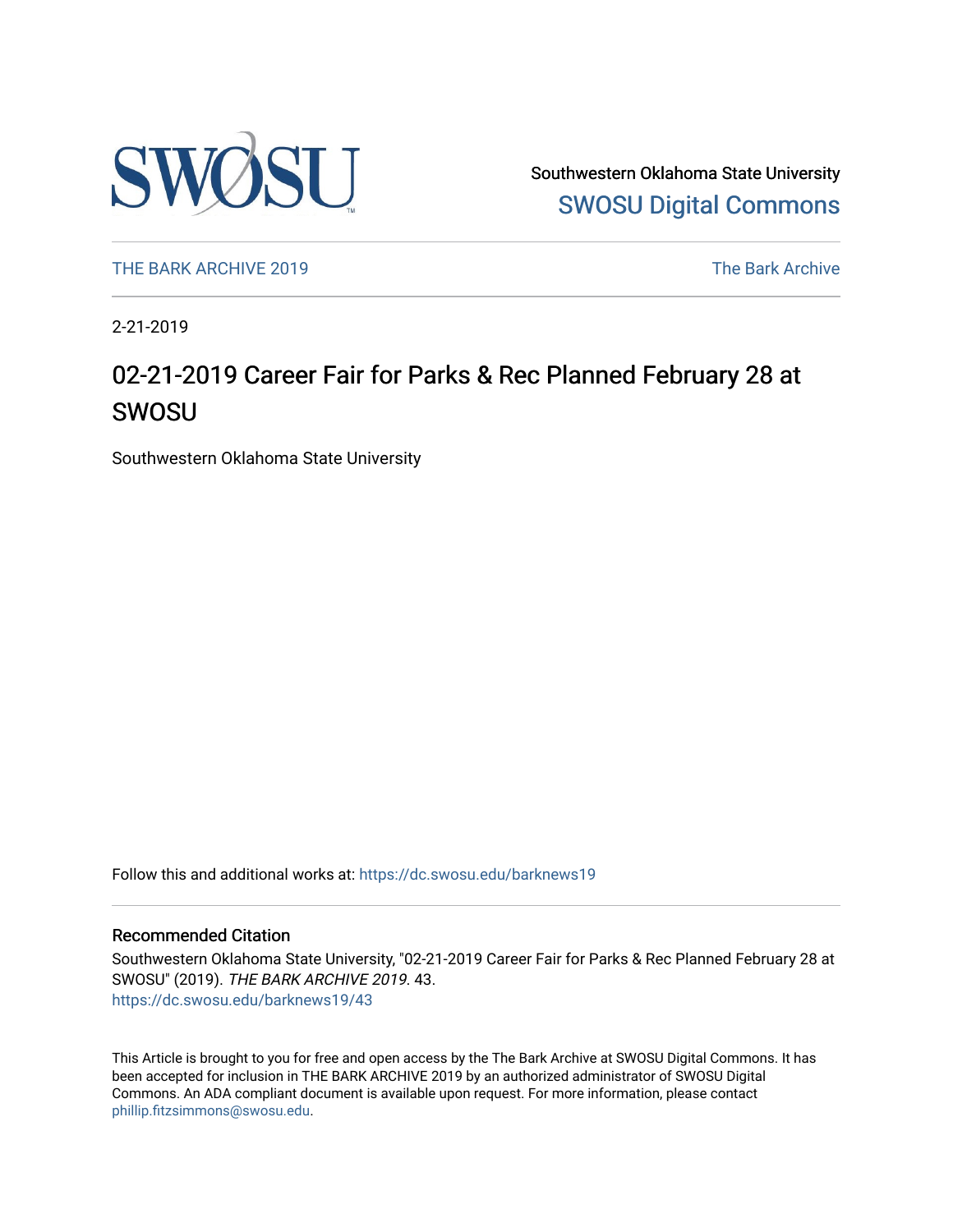

21 February, 2019

## **Career Fair for Parks & Rec Planned February 28 at SWOSU**

Southwestern Oklahoma State University's Career Services will host the 2nd annual Parks and Recreation Career and Resource Fair on Thursday, February 28, on the Weatherford campus.

The fair is from 1-3 p.m. in the Pioneer Cellular Event Center where a number of agencies will be represented.

The fair is open to SWOSU students and alumni. Employers present will be offering full and part time positions as well as internship possibilities. Professional dress is not required to participate in the event but is highly encouraged, according to Heather Hummel of the SWOSU Career Services office.

For career fair tips or advice, visit Career Services in Stafford 209 or call 580.774.3233.

| Academics                | D                |
|--------------------------|------------------|
| Administration           | D                |
| Alumni and Foundation    | $\mathsf D$      |
| Community                | $\mathsf D$      |
| Events                   | $\mathsf D$      |
| <b>Faculty and Staff</b> | D                |
| Miscellaneous            | D                |
| Sayre                    | $\mathsf D$      |
| <b>Students</b>          | $\triangleright$ |
|                          |                  |

**Archive Links**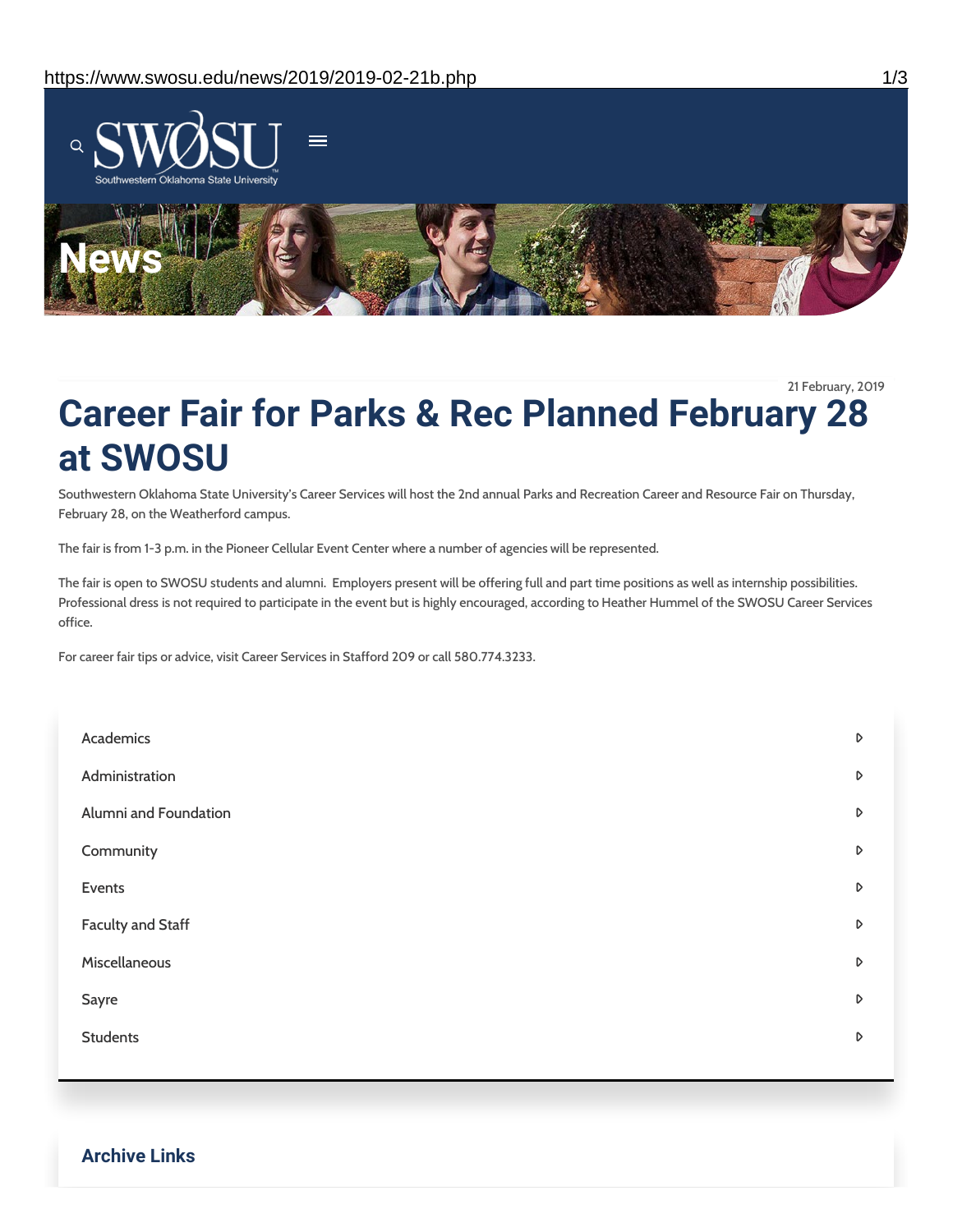| 2018    | D |
|---------|---|
| 2019    | D |
| 2020    | D |
| Archive | D |
|         |   |

# SWØSU

### Weatherford Campus

100 Campus Drive Weatherford, OK 73096

### Sayre Campus

409 E Mississippi Ave Sayre, OK 73662

fyom

Connect to Us

Contact [Information](https://www.swosu.edu/about/contact.php)

[University/Facility](https://www.swosu.edu/about/operating-hours.php) Hours

[Campus](https://map.concept3d.com/?id=768#!ct/10964,10214,10213,10212,10205,10204,10203,10202,10136,10129,10128,0,31226,10130,10201,10641,0) Map

Give to [SWOSU](https://standingfirmly.com/donate)

Shop [SWOSU](https://shopswosu.merchorders.com/)